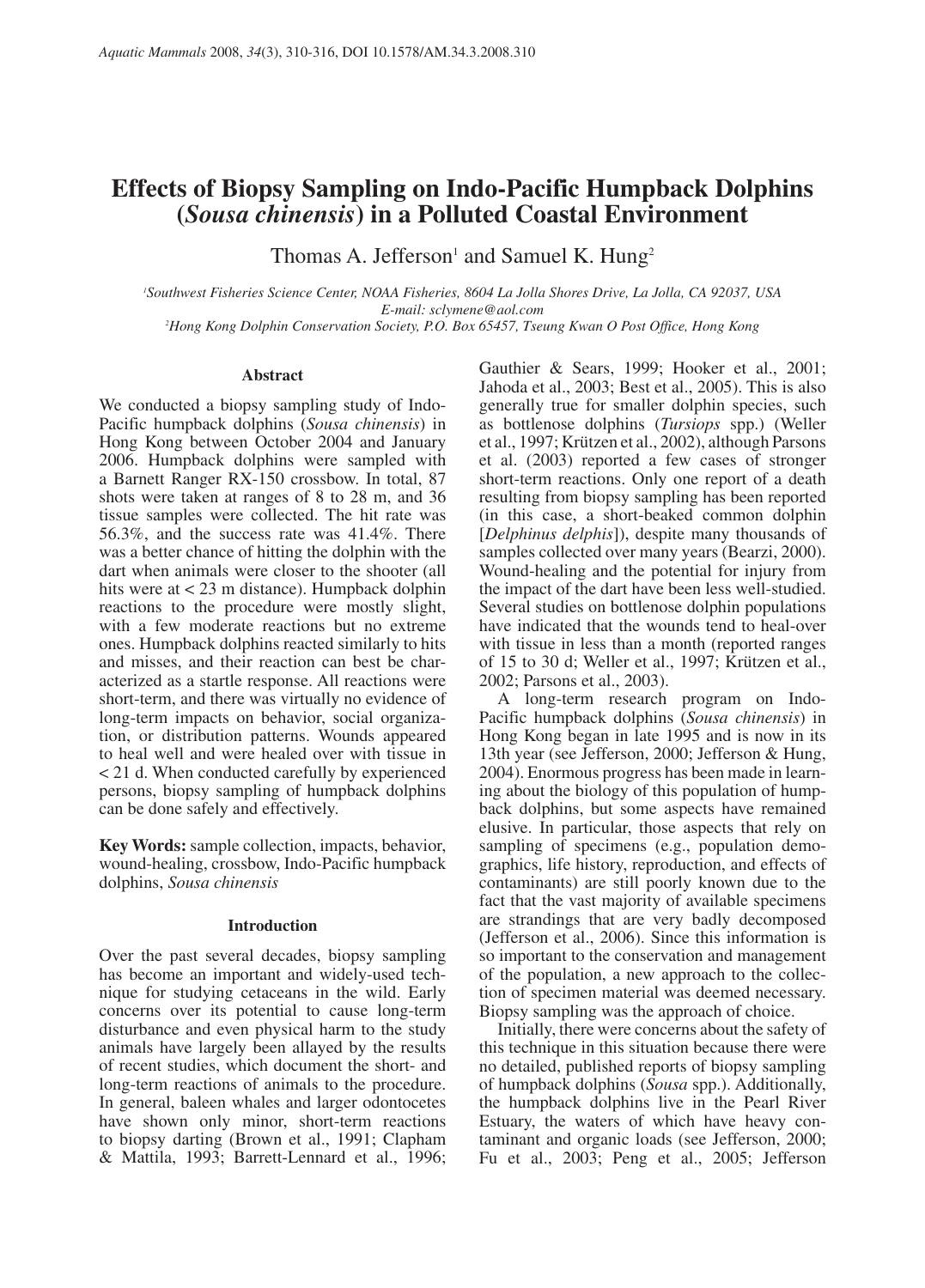et al., 2006). Hong Kong also has one of the highest human population densities on the planet, and sewage is pumped into coastal waters inhabited by the humpback dolphins with only minimal treatment. Therefore, a trial program to test the safety of biopsy sampling on these animals was conducted.

#### **Materials and Methods**

We initiated biopsy sampling on this population of humpback dolphins in October 2004. The trial was deemed successful (Jefferson, 2005), and a full-scale sampling program began in late 2005. Biopsy samples were collected through January 2007. Sampling was only attempted when the following conditions were met: (1) weather was good, with adequate visibility and relatively calm sea states of Beaufort  $0$  to  $4$ ;  $(2)$  dolphins were behaving in an approachable and predictable manner; (3) sampled individuals could be identified through the simultaneous collection of identification photos and/or video; (4) sampled individual(s) appeared in good health and were behaving normally; and (5) no calves were sampled (although we did sample from some groups with calves in them).

Dolphin groups were generally approached from behind and to the side to minimize disturbance. We maneuvered the vessel close to the dolphin group in the same manner as when taking dolphin identification photos (see Jefferson, 2000). The shooter (TAJ) was stationed on the bow of the vessel. For safety's sake, all other personnel were instructed to stay behind the shooter.

A Barnett Ranger RX-150 crossbow with a 68-kg draw weight was used. This crossbow shoots arrows at a speed of 69 m/s. A Crossman red dot sight was used to assist in aiming. Darts were ACC carbon fiber darts produced by Ceta-Dart (Copenhagen, Denmark), and tips were made at the Scripps Institution of Oceanography (SIO) machine shop (University of California– San Diego, San Diego, CA, USA). The 25-mm tips have a sharpened, beveled leading edge, which acts as a cutting surface, and there are three internal barbs to aid in sample retention. Biopsy

tips were immersed in 10% ethanol prior to being attached to the dart to reduce the chances of cross-contamination of samples and of infection. The thoracic area just ahead of the dorsal fin was targeted.

Data sheets documenting environmental conditions, individual involved, dolphin responses, and types of sample collected were completed for each biopsy attempt, whether successful or not. Photographs and/or video documentation were collected for most biopsy attempts. Dolphin responses were classified into several different types, and these are summarized in Table 1.

### **Results**

A total of 87 shots were taken between October 2004 and January 2007, including those from both the trial and main study periods. Shots were taken at estimated distances of 8 to 28 m from the target dolphin (mean =  $16.7 \pm SD$  4.60 m,  $n = 86$ ). Overall, there were 36 hits with sample, 13 hits with no sample, and 38 misses. This corresponds to a hit rate of 56.3% and a success rate (number of samples/number of shots) of 41.4%.

The reactions of the dolphins to biopsy shots were all interpreted to be relatively minor and short-term. No extreme reactions (e.g., breaches or radical changes in the general behavior of the dolphins) were observed. Most dolphins flinched, and some also exhibited a tail-swish or fluke-slap. They generally sped up and swam away from the vessel, but it was possible to approach several sampled individuals closely again within 3 to 5 min of sampling. Some dolphins showed no visible reaction to misses or to direct hits. The reactions of the dolphins were often indistinguishable for hits and misses.

Dolphin responses to the biopsy procedure were analyzed in detail. The results are shown in Figure 1. For hits, more than half of the cases resulted in a slight response (flinch or tail-swish), while the remainder were split between no response and a moderate response (fluke-slap). We used data from hits to test whether dolphins react differently to misses, and the results suggest that they do ( $\chi^2 = 6.56$ , df = 2, *p* < 0.05). This is

**Table 1.** Summary classification of dolphin responses to the hits and misses of the biopsy dart

| Response      | Description                                                       | Level of response |
|---------------|-------------------------------------------------------------------|-------------------|
| None          | No obvious reaction is observed                                   | None              |
| Tail-swish    | Dolphin makes a slight jerk of the tail, with little or no splash | Slight            |
| Flinch        | Dolphin makes a jerk of its entire body, with little or no splash | Slight            |
| Fluke-slap    | Dolphin slaps its flukes on water surface, with a splash          | Moderate          |
| Flipper-slap  | Dolphin slaps its flipper on water surface, with a splash         | Moderate          |
| <b>Breach</b> | Dolphin leaps out of the water and falls back with a splash       | Major             |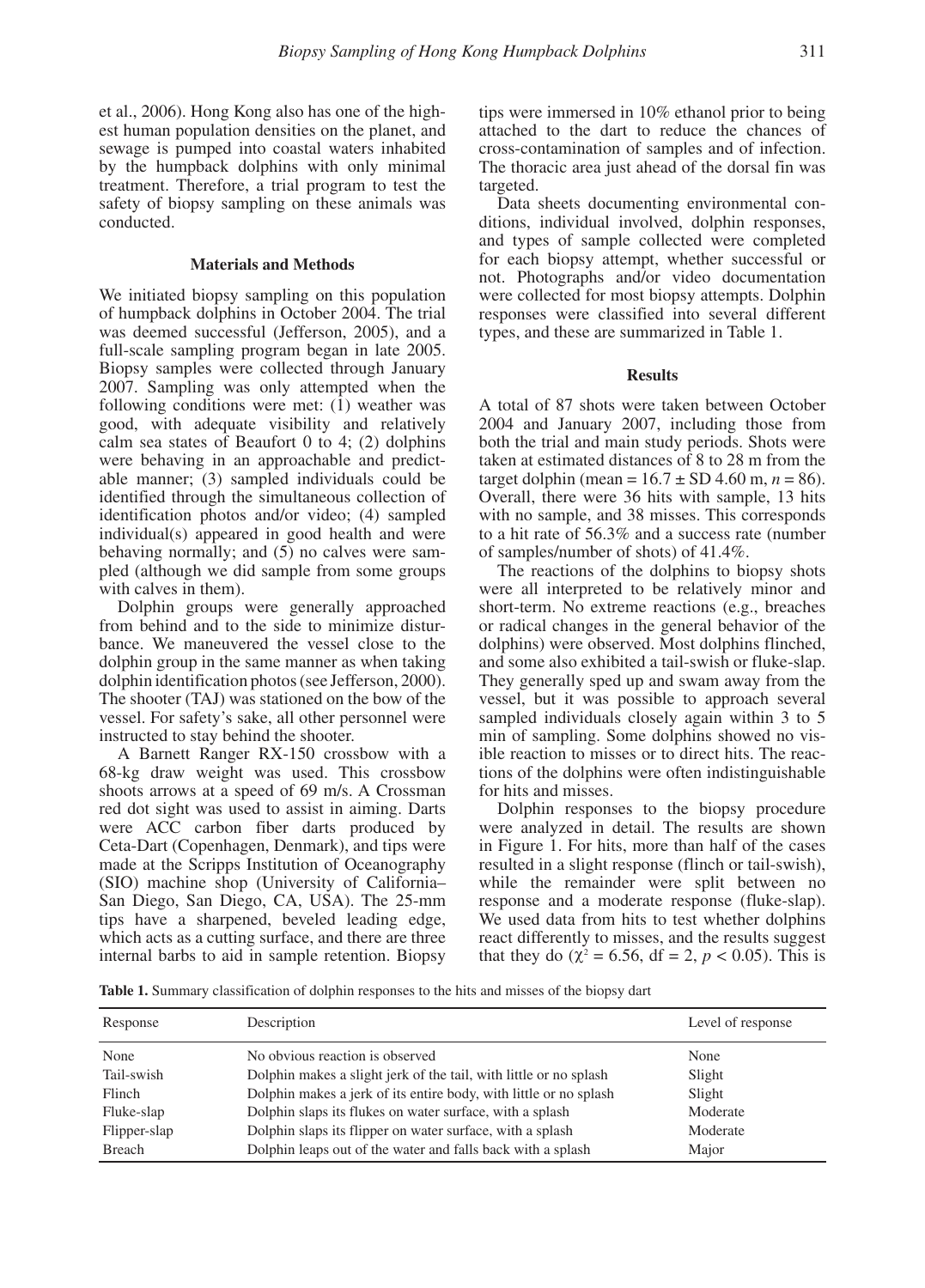

Frequency

**Figure 1.** Bar graph showing the reactions of dolphins to hits and misses of the biopsy dart

largely due to a lower probability of a moderate reaction to misses.

We also investigated the effect of distance of the shooter on the dolphin's reaction to both hits and misses (Figure 2). For hits, there was no significant difference among distances for the three

types of reactions (one-way ANOVA,  $F = 0.0701$ ,  $df = 48$ ,  $p > 0.05$ ). For misses, after excluding the single moderate reaction (which was considered to be an outlier), there was no significant difference in distance for slight and no reactions (*t*-test,  $t = 0.0703$ , df = 34,  $p > 0.05$ ).



## Result/reaction

**Figure 2.** Graph showing average distance ( $\pm$  SD) of various responses in relation to hits and misses of the biopsy dart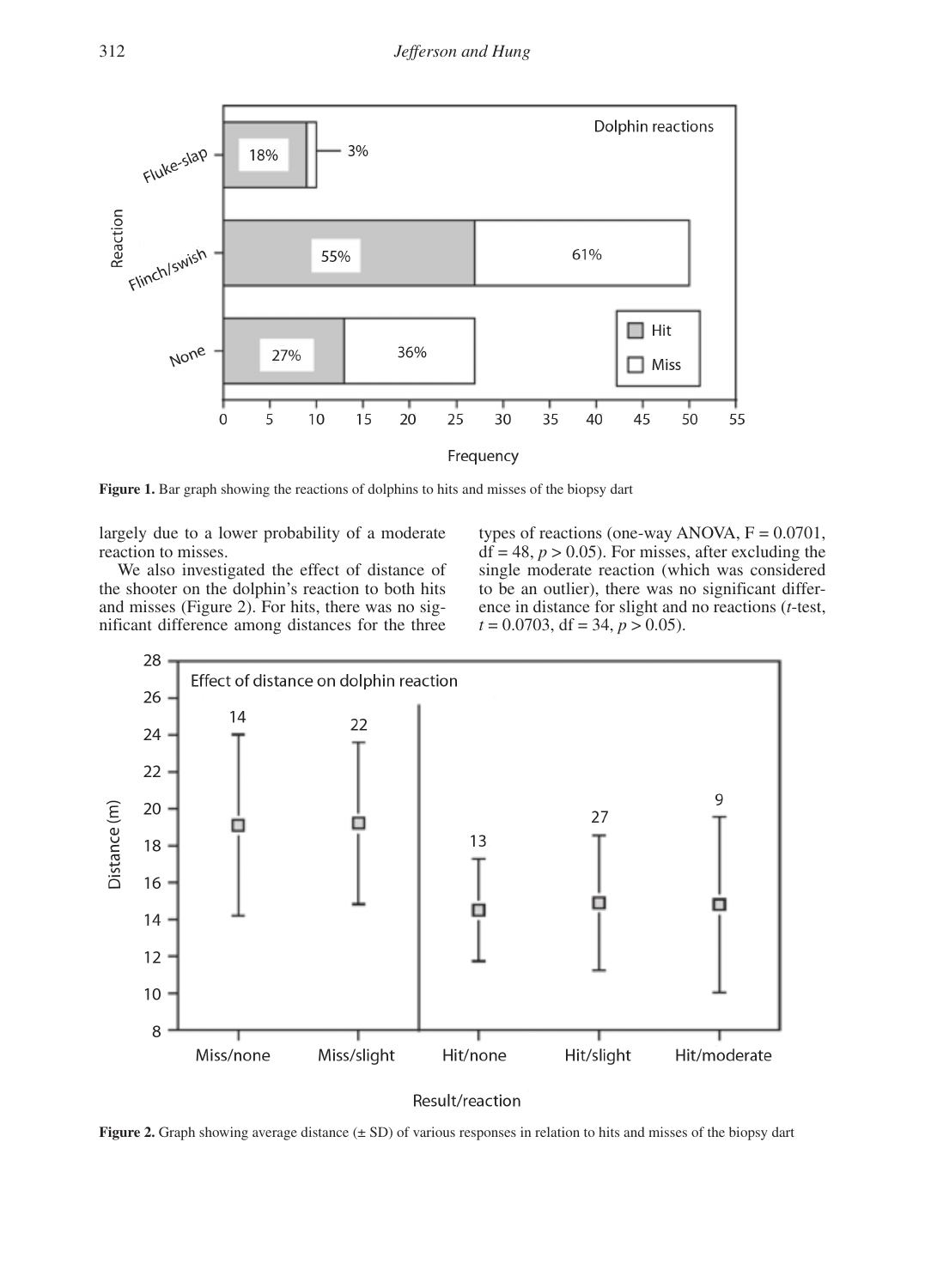#### **Discussion**

The above results show that Indo-Pacific humpback dolphins generally react in a broadly similar fashion to biopsy hits and misses (showing mainly a somewhat higher tendency for moderate reactions to hits than to misses) and that for both hits and misses, distance of the target dolphin has very little effect on its reaction to the biopsy dart. This suggests that the dolphin's response (in both hit and miss situations) is a startle response rather than a reaction to any pain or discomfort caused by the impact or penetration of the biopsy dart.

Examination of data from our long-term photo-identification database allowed us to make some useful conclusions regarding the progress of wound healing and the potential for longterm disturbance from the sampling procedure. Photographs taken through July 2007 were examined for this analysis.

Most individuals that were biopsied early in the study were resighted at least once (and many several times) and always appeared healthy and to be behaving normally. The only ones that were not resighted were either sampled most recently (providing little opportunity for resighting) or were individuals that were generally not frequently seen in the photo-ID database. This is consistent with the idea that the biopsy sampling procedure did not have adverse long-term impacts on the study animals.

Most of the known individuals that were sampled have been observed subsequently in Hong Kong waters, ranging from 1 to 814 d later. There were several situations in which it was possible to assess the status of the healing of the biopsy wound (Table 2). The wounds were only observed unhealed within a few days after the sampling, and all observations at 21 d or more after the sampling showed the wound to be completely healed over with tissue.

Individual EL01 was closely approached 15 min after being sampled (suggesting that it was not avoiding the research vessel even minutes after being hit with the biopsy dart), and the biopsy wound was clearly visible as a small black dot but with no apparent bleeding (Figure 3a). This animal was seen on 13 subsequent days since being sampled, in each case within the focal area of its normal range (see Hung & Jefferson, 2004). It was first observed the day after being sampled with NL32 (one of its associates on the day of sampling). It was next observed on 26 January 2005 (about 3 mo after sampling, again with NL32), and the biopsy wound area was completely healed over with tissue and was only visible as a slight depression (Figure 3b).

A particularly instructive case is that of WL26 (HKB15). This male dolphin was sampled on 8 November 2006 and was observed 2 d later, at which time the biopsy wound was clearly visible as a red dot (Figure 4a). When the dolphin was next observed, 21 d after sampling, the biopsy wound appeared to be completely healed over with tissue, and, in fact, it was almost impossible to locate the wound (Figure 4b). This is very similar to results found in Weller et al. (1997).

We can conclude the following from the above analyses and observations:

- Most dolphins respond to both hits and misses of the biopsy dart with a slight reaction, and many show no visible reaction at all (however, some respond to hits with a moderate shortterm reaction).
- Within the target range, distance of the target dolphin has no significant effect on the dolphin's reaction to the biopsy procedure, suggesting it is a *startle* reflex.
- Biopsy wounds do not bleed significantly, suggesting that they do not penetrate deeper than the blubber layer (photos taken within minutes and days of sampling show the wounds as small dark dots, with no visible blood).

| Biopsy date | Individual | Sample            | Gender | Status of healing                             |
|-------------|------------|-------------------|--------|-----------------------------------------------|
| 28 Oct 2004 | WL11       | HKB1              | Female | Wound healed 331 d later                      |
| 28 Oct 2004 | EL01       | HKB <sub>2</sub>  | Male   | Wound healed 90 d later (small depression)    |
| 10 Nov 2004 | EL07       | HKB5              | Male   | Wound healed 43 d later                       |
| 16 Feb 2006 | NL181      | HKB <sub>12</sub> | Male   | Wound healed 214 d later                      |
| 8 Nov 2006  | WL26       | <b>HKB15</b>      | Male   | Wound visible as small dot 2 d later; healed- |
|             |            |                   |        | over 21 d after sampling                      |
| 9 Nov 2006  | NL225      | HKB <sub>18</sub> | Female | Wound healed 71 d later                       |
| 29 Nov 2006 | NL118      | <b>HKB20</b>      | Female | Wound visible as small scrape 3 d later       |
| 4 Dec 2006  | SL37       | <b>HKB22</b>      | Male   | Wound healed 42 d later                       |
| 11 Dec 2006 | NL128      | HKB26             | Male   | Wound healed 35 d later                       |

**Table 2.** Summary of wound healing progress for sampled individuals during the study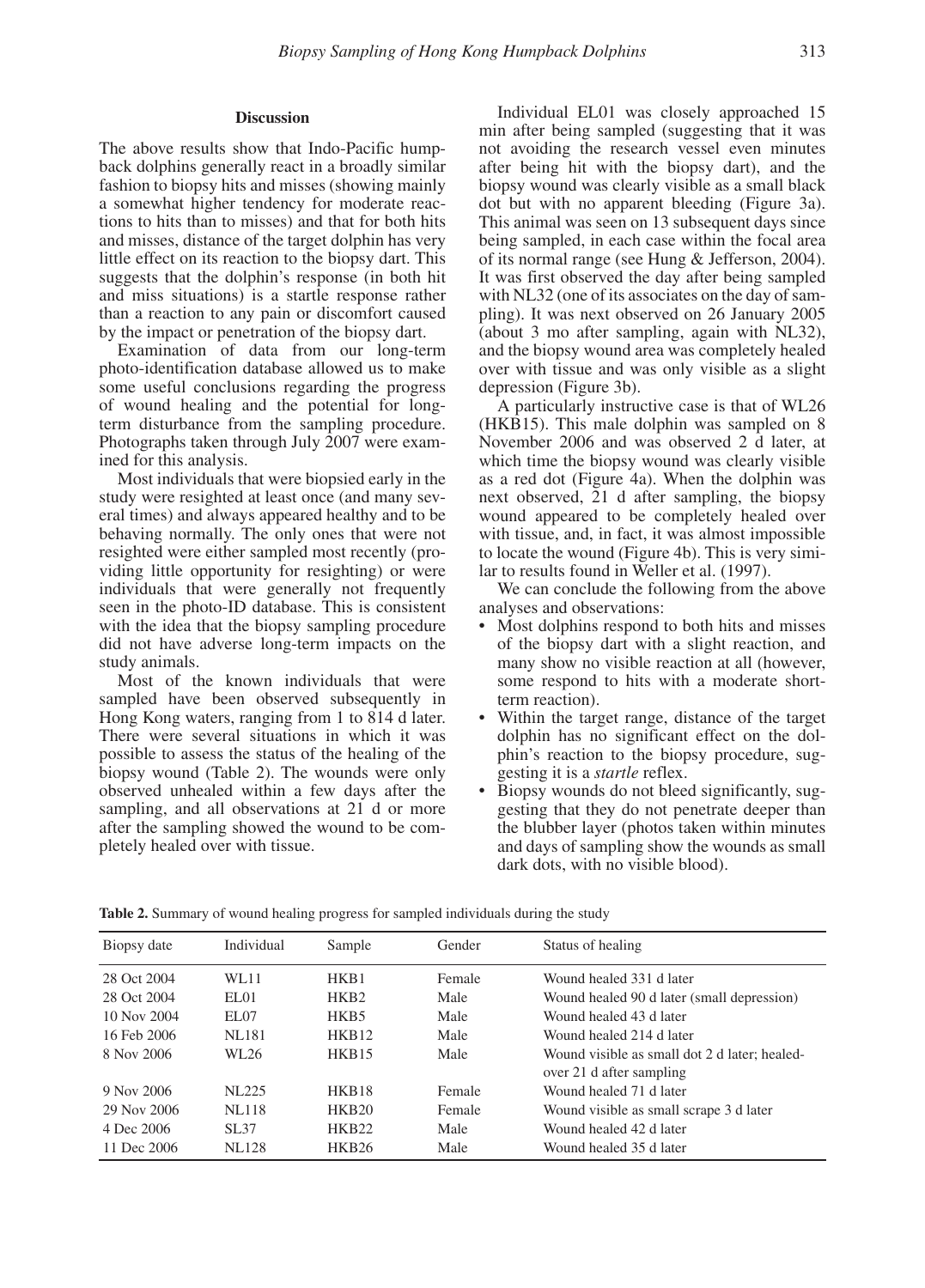

**Figure 3.** a. A biopsy sample being collected from individual EL01 on 28 October 2004; the biopsy wound can be seen as a small dot just below the float of the rebounding biopsy dart. b. The lower photo shows the same individual on 26 January 2005, 3 mo later; the biopsy wound is healed-over with tissue, and it is visible as a slight depression just above the waterline (indicated by the arrow).

• Biopsy wounds appear to be healed over with scar tissue in less than 21 d (perhaps much less), and the *scars* appear as white dots on a dark background or as a very slight depression on a white background (probably only visible with just the right lighting).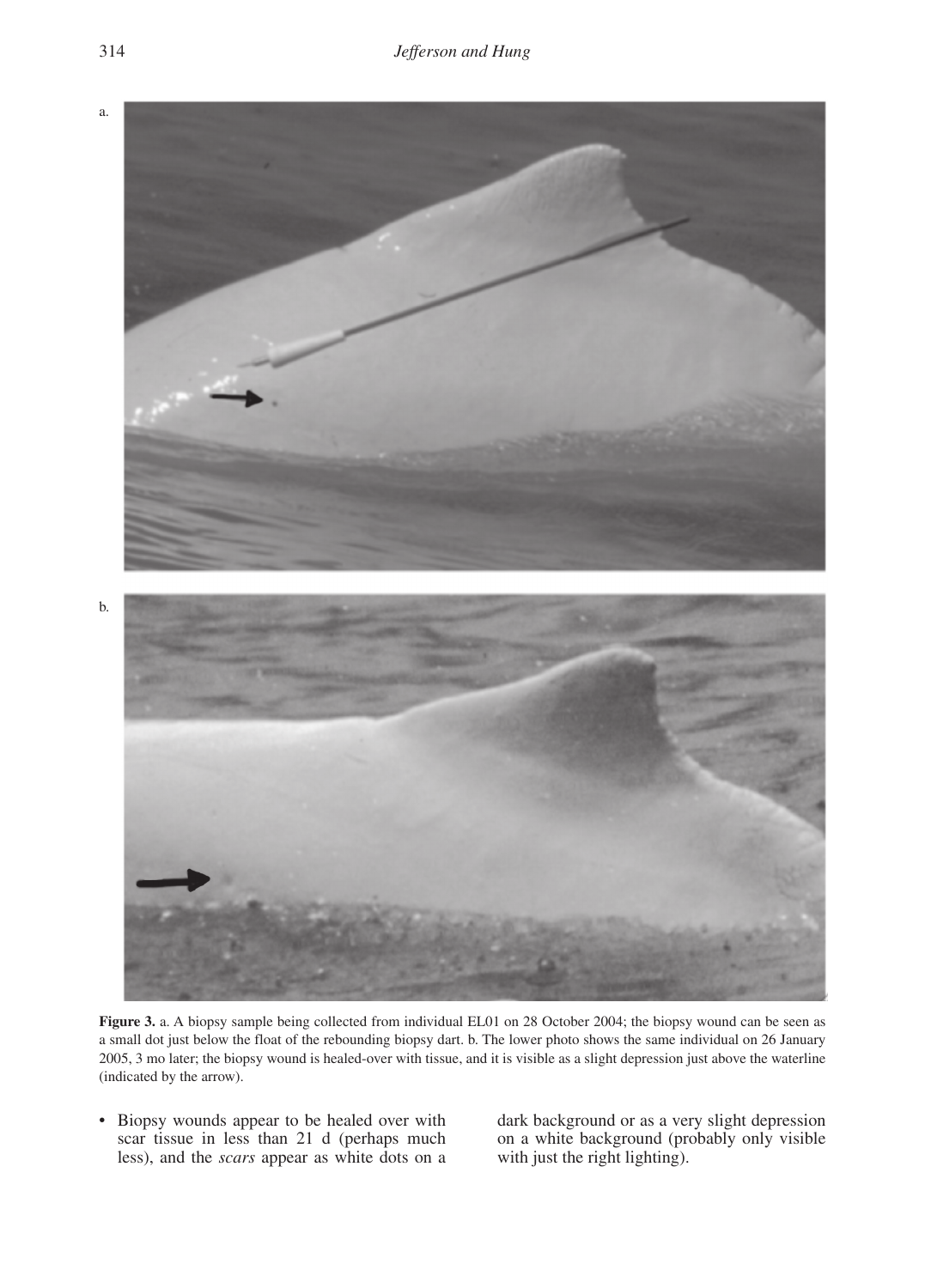

**Figure 4.** a. Individual WL26 on 10 November 2006, 2 d after being sampled—the biopsy wound is clearly visible as a dot on the side directly below the dorsal fin. b. The same individual 21 d after sampling on 29 November 2006—the biopsy wound appears to be completely healed-over and is barely visible in the photograph.

- There are no significant infections or other problems in the healing of the small wounds (based on long-term observations and photodocumentation).
- Dolphins do not appear to alter their behavior in any discernible way after the initial startle response of being hit by the dart (i.e., they can generally be closely approached again within a few minutes of sampling, and long-term monitoring shows that they continue to use the same areas as they had previously and appear to associate with many of the same individuals).

In conclusion, there is no evidence that the heavy pollution loads in Hong Kong's waters hindered healing of the wounds. In fact, much larger wounds on bottlenose dolphins (*Tursiops truncatus*) in the Gulf of Mexico were covered with tissue within 15 to 26 d in some cases (Weller et al*.,* 1997). Indications more than 3 y after the initial sampling are that the sampled individuals in this study have not changed their behavior or area of occurrence as a result of the biopsy sampling. Although biopsy sampling is slightly invasive, it is by far the least risky and least harmful of the methods available for obtaining tissue from living dolphins. We will continue to monitor the dolphins' activities and the progress of wound healing with the data from our long-term research program.

#### **Acknowledgments**

We are very grateful to the Hong Kong Dolphin Conservation Society (HKDCS) and the Hong Kong Agriculture, Fisheries and Conservation Department (AFCD) for approving, permitting, and funding this study. Wong Fookyee, Dick Choi, Joseph Sham, Janice Lun, Susana Everitt, and Ivan Chan were particularly helpful from the AFCD; and Sammi Ng, Choyce Choi, Kui Cheung, Alvin Lee, Theresa Webb, Keira Yau, and Leo Yeung from the HKCRP/HKDCS assisted with photo-ID, video monitoring, and in many other ways. Our boat crew did an excellent job of getting us close to the dolphins. We also thank Susan Chivers, Kerri Danil, Tom Kieckhefer, Nancy Black, and Peggy Stapp for their involvement in the preparatory biopsy collection work conducted in Monterey Bay. This research was conducted under permits from the AFCD (AF CON 09/51 in accordance with Section 15 of the Wild Animals Protection Ordinance Cap. 170) and the Hong Kong Police Force ([11] in CP LIC RE 10/48 in accordance with Section 4[3] of the Firearms and Ammunition Ordinance Cap. 238).